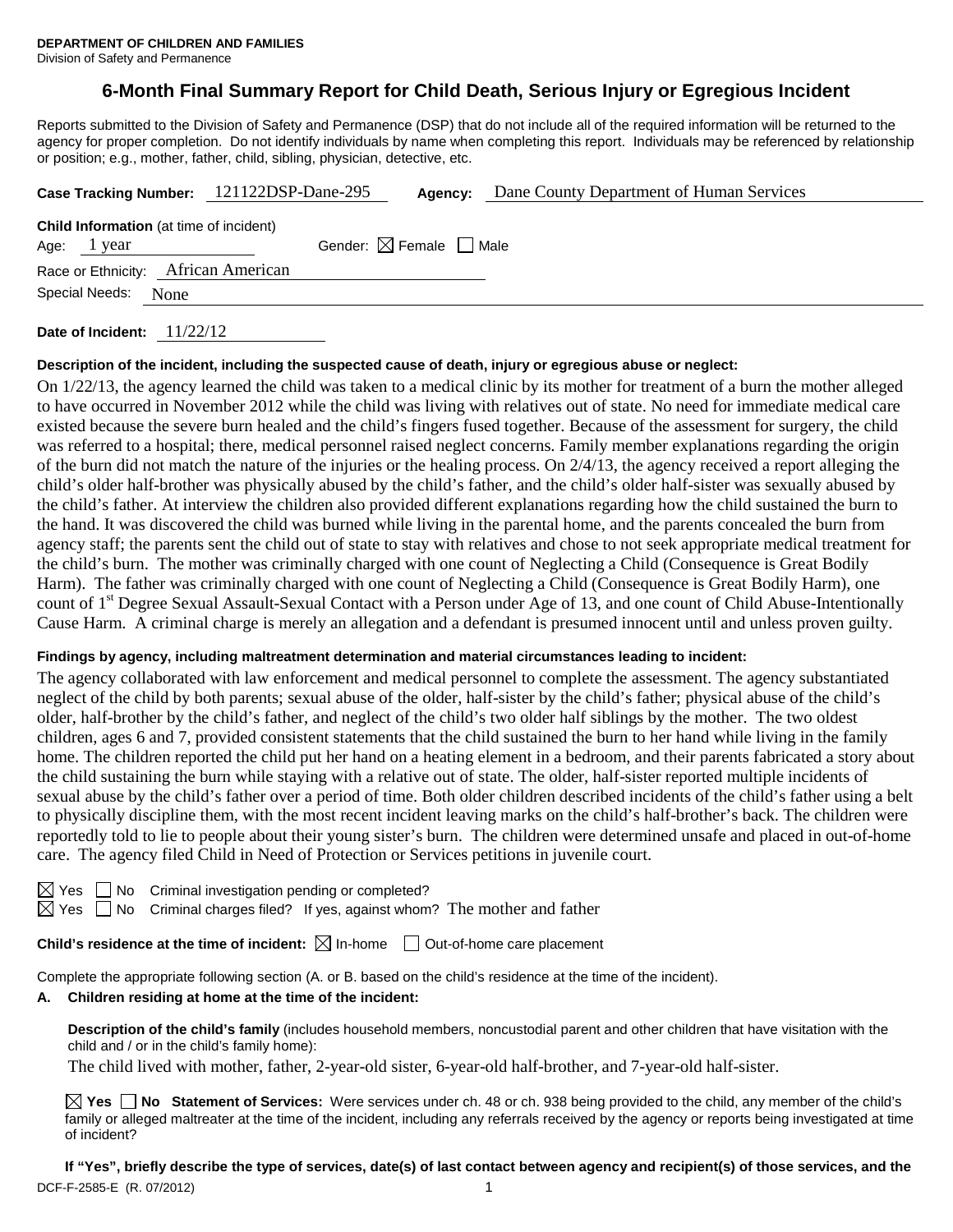#### **person(s) receiving those services:**

The family's case was open for CPS Ongoing services at the time of these reports in 2013. The family was working with an in-home parenting program focused on teaching age-appropriate parent/child interaction, and recently completed work with a Reunification Team through the agency so the father could return to the home. The assigned Social Worker was at the home on 12/19/12. In addition, the agency made phone contact with the mother on  $1/7/13$  and  $1/22/13$ .

#### **Summary of all involvement in services as adults under ch. 48 or ch. 938 by child's parents or alleged maltreater in the previous five years:** (Does not include the current incident.)

The family's case was open with the agency since October of 2010 when the agency screened in and assessed a report alleging the mother was using marijuana and both parents were yelling at their baby (the child's now 2-year-old sister). On 11/16/10 the agency screened in and assessed a report alleging Physical Abuse to the child's now 2-year-old sister. The child's sister sustained a spiral fracture to her arm and multiple rib fractures in various stages of healing. The father admitted to handling the child in a rough manner. This child was taken into custody and placed out of the home, eventually moved to the home of a relative. The father was criminally prosecuted and received probation. The family received ongoing case management services by the agency. In April of 2011, the agency learned the mother's two older children had been returned to her care after staying with relatives out of state. The now 2-year-old child was returned to the home in June of 2011. The focus child in this report was born in August of 2011. The agency extended court supervision with this family until December of 2012. In July of 2012, the agency learned the youngest child had been sent to stay with a relative in another state. The father worked with the agency Reunification Team, and began overnight visits in August of 2012. The father returned to the home in November of 2012. The family was still open for ongoing case management services at the time the agency learned of the injuries to the 1-year-old child.

#### **Summary of actions taken by the agency under ch. 48, including any investigation of a report or referrals to services involving the child, any member of the child's family living in this household and the child's parents and alleged maltreater.** (Does not include the current incident.)

(Note: Screened out reports listed in this section may include only the date of the report, screening decision, and if a referral to services occurred at Access. Reports that do not constitute a reasonable suspicion of maltreatment or a reason to believe that the child is threatened with harm are not required to be screened in for an initial assessment, and no further action is required by the agency.)

10/14/10-Services Intake Report, screened out.

10/19/10-Report alleging Neglect screened in for assessment

11/16/10-Report alleging Neglect screened in for assessment. Initial Assessment for both reports completed and approved on 12/21/10. The child was found in need of protection or services through the Juvenile Court, and the family was referred for ongoing case management services.

1/22/13-Report alleging Neglect screened in for assessment.

1/23/13-Report alleging Neglect screened in for assessment.

2/4/13-Report alleging Physical Abuse, Sexual Abuse and Neglect screened in for assessment. Initial Assessment for these reports was completed and approved on 3/5/13. The children were removed from the home and the case remains open for ongoing case management services.

#### **Summary of any investigation involving the child, any member of the child's family and alleged maltreater conducted under ch. 48 or ch. 938 and any services provided to the child and child's family since the date of the incident:**

The agency screened in and assessed the reported allegations. The agency substantiated neglect of the child by the parents, sexual abuse of the older half-sister by the child's father, physical abuse of the child's older half-brother by the child's father, and neglect of the child's two older half siblings by the mother. All four children were taken into custody and placed into foster care. An out of state relative expressed interest in placement of the children and a foster care licensing study was requested through the Interstate Compact on the Placement of Children (ICPC). Petitions alleging all four children are in need of protection or services were filed in juvenile court. On 3/19/13, the agency received a report with additional information regarding previous incidents of violence within the home. The agency screened out the report with the information to be used in ongoing case management.

#### **B. Children residing in out-of-home (OHC) placement at time of incident:**

#### **Description of the OHC placement and basis for decision to place child there:**

## **Description of all other persons residing in the OHC placement home:**

**Licensing history:** Including type of license, duration of license, summary of any violations by licensee or an employee of licensee that constitutes a substantial failure to protect and promote the welfare of the child.